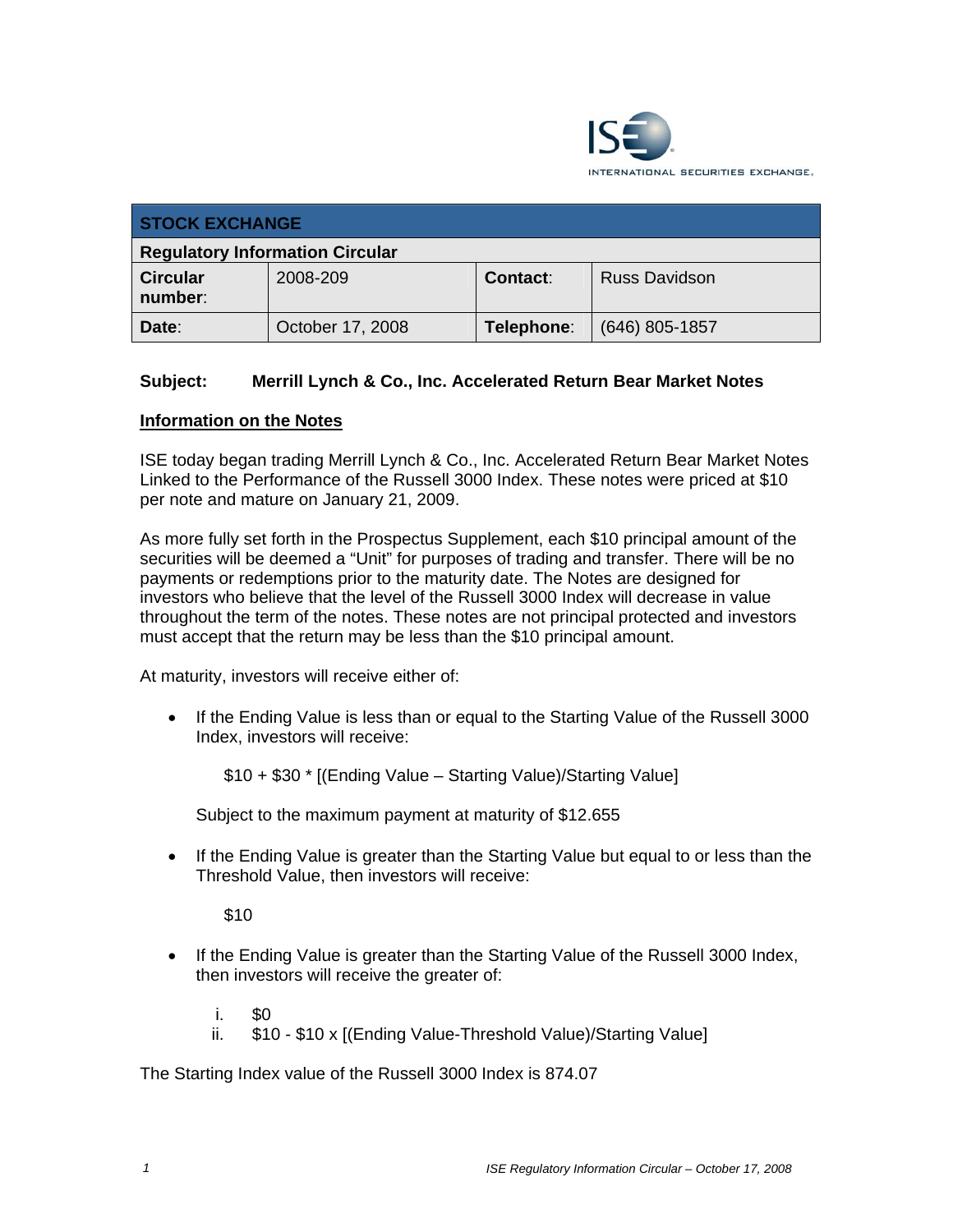The Threshold Value equals: 961.477

It is expected that the market value of the BJW will depend substantially on the value of the Russell 3000 Index and can be affected by a number of other interrelated factors including, among other things: the general level of interest rates, the volatility of the Index, the time remaining to maturity, the dividend yields of the stocks comprising the Index, and the credit ratings of the Issuer.

Contact your Tax Advisor for information concerning taxation.

Trading in the shares on ISE is on a UTP basis and is subject to ISE equity trading rules. The shares will trade from 9:00 a.m. until 4:00 p.m. Eastern Time. Equity Electronic Access Members ("Equity EAMs") trading the shares during the Pre-Market Session are exposed to the risk of the lack of the calculation or dissemination of underlying index value or intraday indicative value ("IIV"). For certain derivative securities products, an updated underlying index value or IIV may not be calculated or publicly disseminated in the Pre-Market hours. Since the underlying index value and IIV are not calculated or widely disseminated during Pre-Market hours, an investor who is unable to calculate implied values for certain derivative securities products during Pre-Market hours may be at a disadvantage to market professionals.

Equity EAMs also should review NASD Notice to Members 03-71 for guidance on trading these products. The Notice reminds members of their obligations to: (1) conduct adequate due diligence to understand the features of the product; (2) perform a reasonable-basis suitability analysis; (3) perform customer-specific suitability analysis in connection with any recommended transactions; (4) provide a balanced disclosure of both the risks and rewards associated with the particular product, especially when selling to retail investors; (5) implement appropriate internal controls; and (6) train registered persons regarding the features, risk and suitability of these products.

**This Regulatory Information Circular is not a statutory Prospectus. Equity EAMs should consult the Trust's Registration Statement, SAI, Prospectus and the Fund's website for relevant information.**